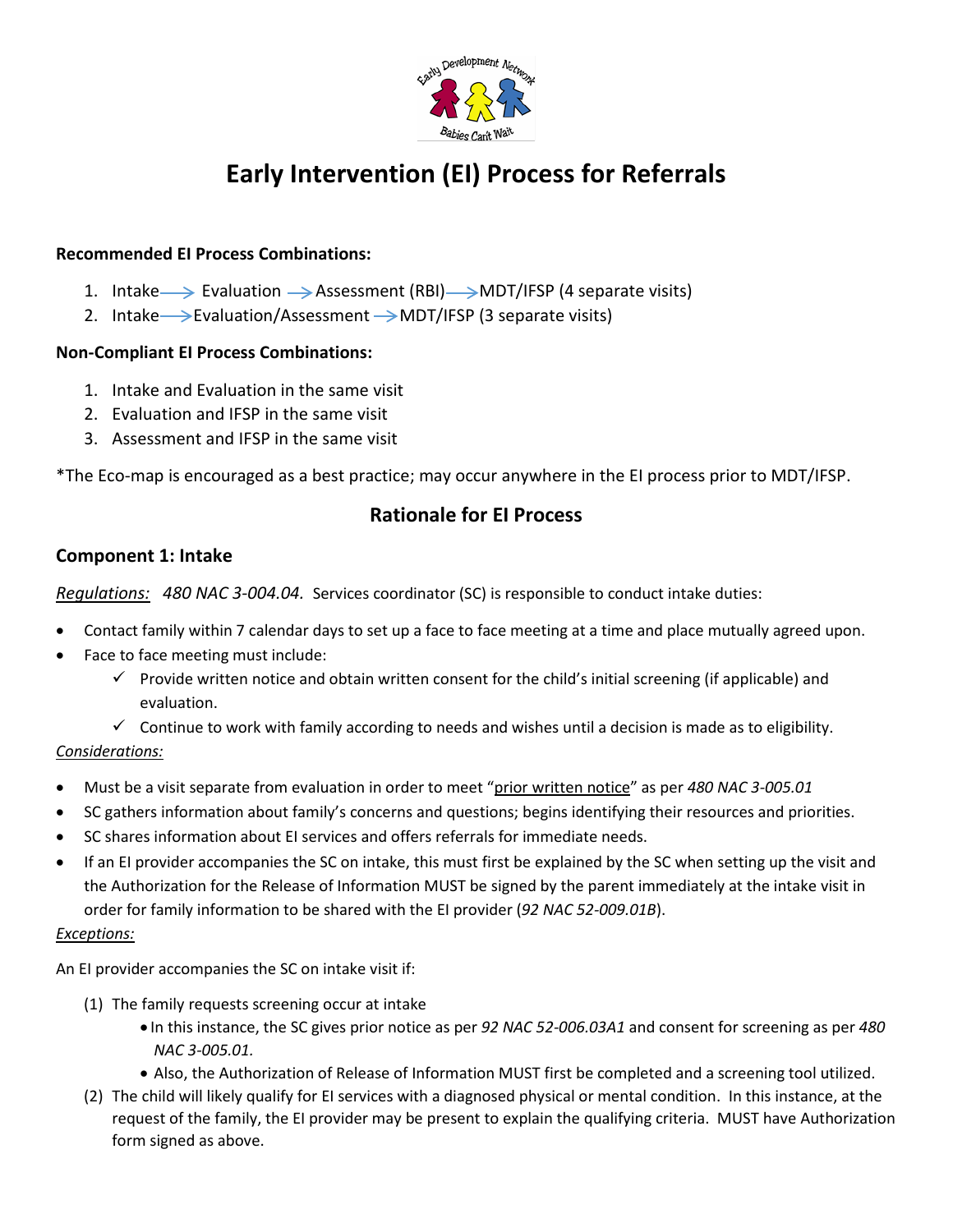*Note: No "eligibility decisions" are made at screening.* Decisions MUST be made by the team, in writing, after review of screening results, medical records, observational data, and parent report. The results can be shared at next visit if moving forward to evaluation for eligibility, or if the screening shows "no risk", results can be shared over the phone along with information about family's right to request an evaluation at any time (*92 NAC 52- 006.03C)*.

## **Component 2: Evaluation to Determine Eligibility**

*Regulations: 92 NAC 52-006.04 and 006.06*. School district or approved cooperative multidisciplinary team (2 or more separate disciplines or professions as defined in *92 NAC 52-003.16*) determines the child is experiencing a developmental delay and shall have either:

- A diagnosed physical or mental condition as per medical or other records *92 NAC 52-006.04A*
- A significant developmental delay as defined in *92 NAC 52-006.04B*

## *Considerations:*

- When medical and other records are used to establish eligibility (without conducting an evaluation of the child-*92 NAC 52-006.05B*), these records must be obtained PRIOR to eligibility determination and indicate that the child's level of functioning in one or more of the developmental areas identified in *92 NAC 52-003.15* constitute a developmental delay, or the child otherwise meets the criteria for an infant or toddler with a disability under *92 NAC 52-003.15 and 92 NAC 52-006.04. 006.05B1.*
- Qualified personnel must consider use of informed clinical opinion (*92 NAC 52-006.05B2*) when conducting an evaluation and assessment of the child.
- If evaluation of the child is needed to determine eligibility, use one tool that evaluates all areas of development.
- Evaluation for eligibility can be done in same visit as the child and family assessment (RBI).

# **Component 3: Child & Family Assessment (RBI)**

*Regulations: 92 NAC 52-006.07 and 480 NAC 3-006.01* School district or approved cooperative and the SC conduct an interview which yields the following:

- A family assessment to identify daily routines, activities, and supports/services both present and needed to enhance child development,
- A child assessment to identify child's unique strengths and needs in each developmental area, and
- Options for supporting the family in identifying their resources, concerns and priorities.

#### *Considerations of the child and family assessment:*

- Child and family assessment must occur in a separate visit and PRIOR to the IFSP in order to: (1) give the family time to reflect on the assessment results and (2) determine the persons they want to invite to the IFSP ("*IFSP team membership is established by the family and based on the results of the MDT evaluation, assessments and their wishes*" *as per 480 NAC 3-006.01*).
- Child and family assessment may occur prior to MDT decision/report- it is not "predetermination" to move forward with a child and family assessment prior to providing the MDT decision/report as families can still disagree with that MDT decision after the child/family assessment is completed.